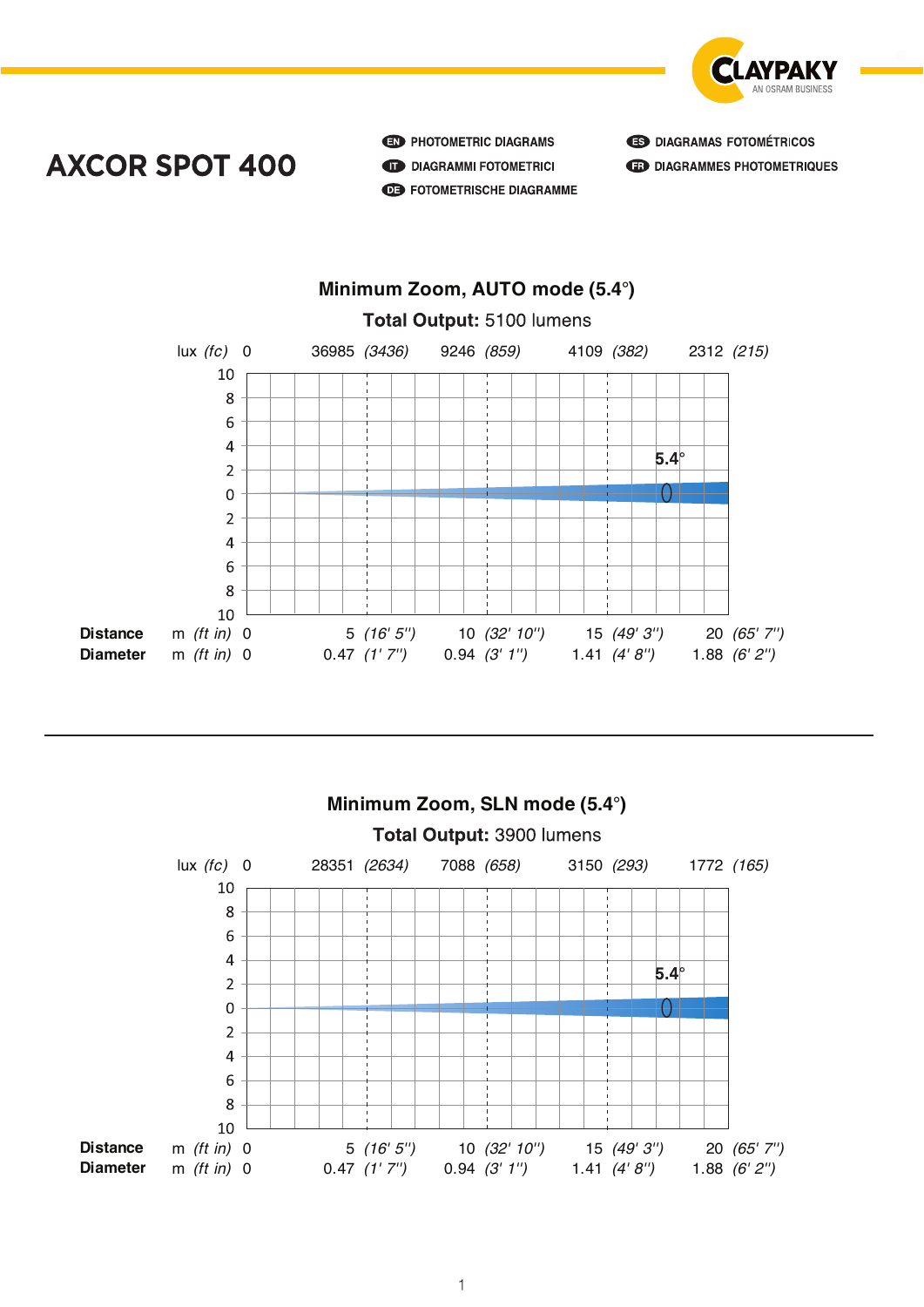

## **AXCOR SPOT 400**

**ED** PHOTOMETRIC DIAGRAMS **DIAGRAMMI FOTOMETRICI AB** FOTOMETRISCHE DIAGRAMME







**Axcor Spot 400**